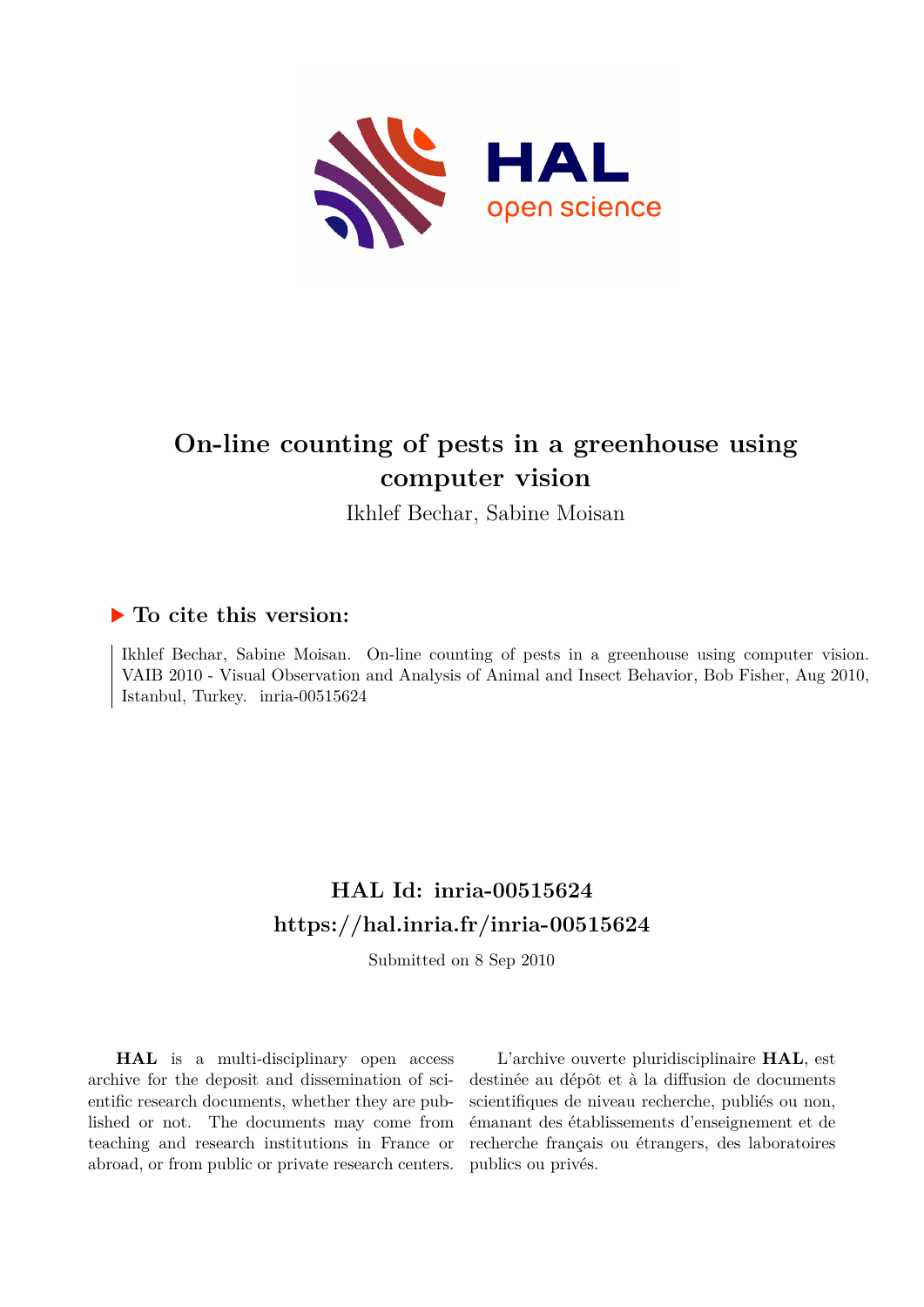# On-line counting of pests in a greenhouse using computer vision

Ikhlef Bechar and Sabine Moisan *EPI Pulsar, INRIA Sophia Antipolis-Mediterranee ikhlef.bechar@sophia.inria.fr, sabine.moisan@sophia.inria.fr*

#### Abstract

*This article is concerned with the on-line counting of some harmful insects in videos in the framework of in situ video-surveillance that aims at the early detection of pest attacks in greenhouse crops. The challenges mainly concern the tiny resolution and color contrast of the insects of interest in the videos, the outdoor issues and the quasi-real time constraints. Thus, we propose a complete video-processing chain that can cope with such challenges quite satisfactorily while yielding an acceptable performance. The system has been validated off-line against many recorded videos for the whiteflie species (one potential harmful pest species).*

#### 1 Introduction

Computer vision has been successfully applied in various real-life surveillance applications [4] because of its various advantages among which one can mention: non-invasiveness, autonomy, accuracy and objectiveness. Recently, motivated by the growing interest for a sustainable Agriculture and a safer alimentation, its area of application has been extended to the automation of the pest monitoring process in greenhouse crops[1, 6]

One commonly used idea consists in endowing a greenhouse with a network of video-cameras that sense during day time some sticky traps (cf. Fig.1(a)) distributed, for instance, uniformly in the greenhouse or according to some priori knowledge about focus regions of harmful insects. Then a video processing makes it possible to recognize the trapped insects belonging to the harmful species of interest, and to describe statistically their spatiotemporal presence within a greenhouse. Such an information is used to predict a pest attack in order to allow the cultivator to use the fighting actions that fall at the early stage.

Despite the used big image size, the objects of interest (harmful insects) look in the videos only like tiny and lowly contrasted objects with unclearly defined borders (see Fig.1(a)-(b)), moreover because of hazardous *in situ* events (illumination variations, reflectances, outliers), this makes it very challenging to recognize on-line the insects of interest. Therefore, we propose to combine some image processing operations with some classical video processing algorithms in order to achieve a final operative system for the on-line counting of pests.

### 2 Frame-wise detection of harmful insects

Initially, the zone of the sticky trap with respect to each video is extracted automatically once and for all from the first video-frame by using some mere assumptions about similarity of color and compacity. Therefore, all subsequent image and video-processing operations are performed only in this zone of interest in a video (cf. Fig.2(a)).

In the reminder, we firstly describe the two-step algorithm that we developed for the recognition of the harmful insects of interest in individual video-frames, and secondly we show how it can be speeded up and made more robust using some standard videoprocessing algorithms in order to achieve an on-line operative video-surveillance application.

#### 2.1 RGB-into-gray linear transformation

The first step consists in transforming each RGB video-frame into a gray image where the zones of insects of interest will look as much brighter as possible than their surrounding background. To do so, we consider a linear transformation of the form  $I := t_r R +$  $t<sub>g</sub>G+t<sub>b</sub>B$ , and we estimate the linear coefficients  $t<sub>r</sub>$ ,  $t<sub>g</sub>$ and  $t_b$  in such a way to maximize the following (SNR) ratio between the mean contrast over a sample of  $N_I$ insect intensities  $S_I = \{(R_i, G_i, B_i); i = 1, \cdots, N_I\}$ and the mean contrast over a sample of  $N_B$  background intensities  $S_B = \{(r_j, g_j, b_j); j = 1, \cdots, N_B\}$  as fol-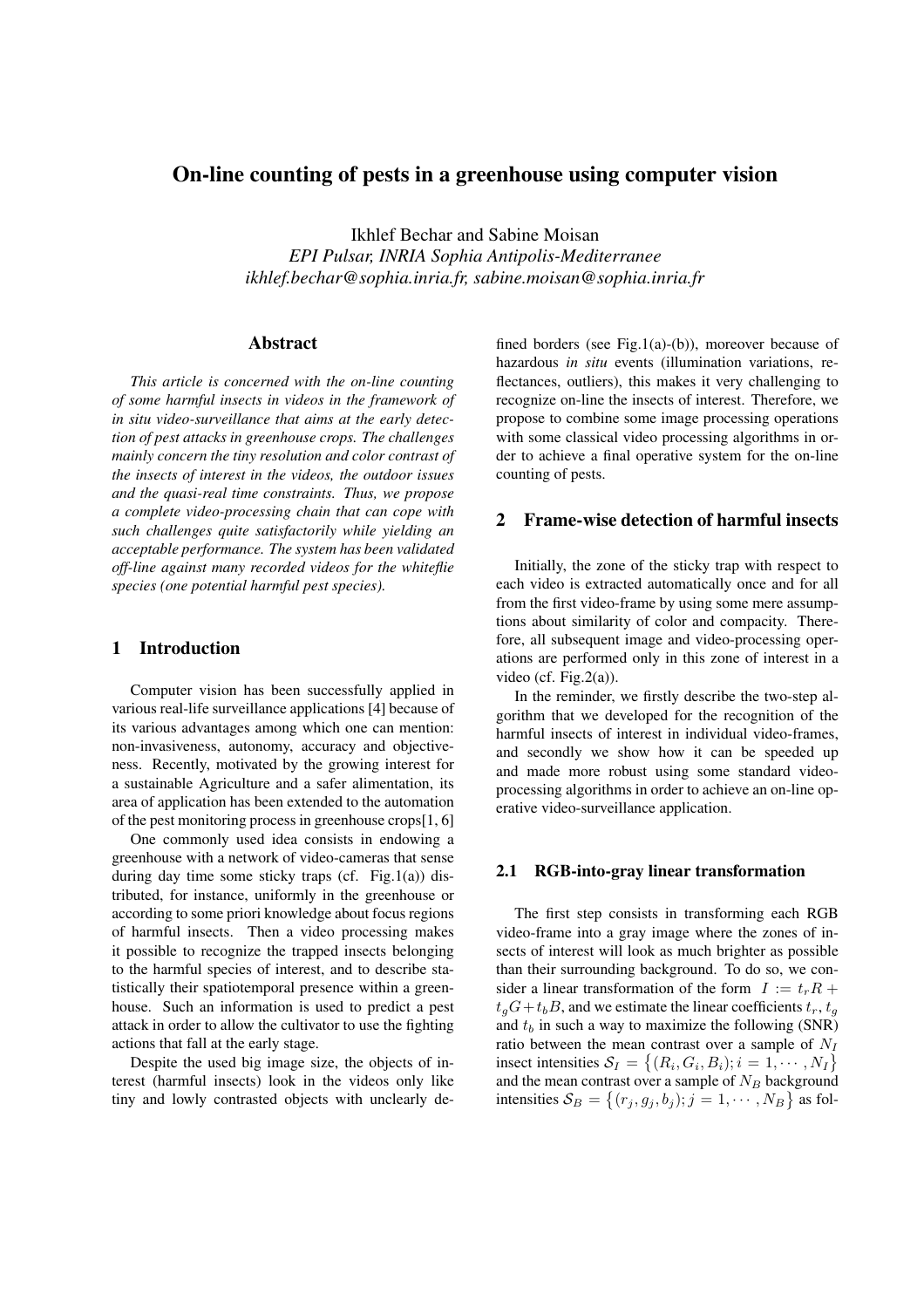

**Figure 1. (a) An example of a typical video-frame (resolution:** 1280 × 960 **px). The central yellow zone corresponds to the zone of the sticky trap, and the trapped harmful insects (whiteflies) correspond to the tiny white spots fixed on its surface ; (b) A zoom on the imagette of one insect of interest in the video-frame.**

lows:

$$
\frac{\sum_{i=1}^{N_I} (t_r R_i + t_g G_i + t_b B_i)^2}{\sum_{j=1}^{N_B} (t_r r_j + t_g g_j + t_b b_j)^2} \to \max_{t_r, t_g, t_b} \tag{1}
$$

Both color samples  $S_I$  and  $S_B$  were previously obtained by manual sampling of insect imagettes in sample videos (here, a dataset of 500 insect imagettes is used) in such a way that the linear coefficients  $t_r$ ,  $t_q$ ,  $t_b$  can be estimated off-line by solving the generalized eigen value problem which is deduced from (1).



**Figure 2. (a) Projection of an RGB video-frame on the recognized zone of the sticky trap ; (b) Its RGB-into-gray transformation.**

## 2.2 Recognition of potential locations of insects of interest in a video-frame

Now, we would like to automatically extract the bright spots in a given gray video-frame (cf. Fig.2(b)) that may correspond to the insects of interest in the original video-frame. Such a problem of automatic extraction of small spots from unspecific backgrounds has been extensively studied in various application contexts such as fluorescence videomicroscopy [3], genetic spot array images [5], and feature extraction in active vision amounting to extracting interest points in videoframes[2]. In this paper, we propose a new parametric approach for the extraction of tiny spots in videos and we apply it to the problem of the recognition of harfmul insects of interest in videos.

To do so, we model a bright spot as a contrasted rectangular pattern  $\mathcal{R} := \mathcal{R}(r, w, \theta, f(\cdot, \cdot))$ , with r and w standing for its half-width and its half-length respectively,  $\theta$  which stands for its tilt angle, and  $f(x, y)$ which stands for a  $2D$  function describing the gray intensity level at any point  $(x, y)$  of the plane. For simplicity's sake, we shall assume that  $f(x, y)$  is a piecewise constant function which is equal to a constant  $h+a$ inside  $R$ , and to a constant a outside  $R$  as follows:

$$
f(x,y) = \begin{cases} h+a, & \text{if } |x\cos(\theta) + y\sin(\theta)| \le w \text{ and} \\ l-x\sin(\theta) + y\cos(\theta)| \le r; \\ a, & \text{otherwise.} \end{cases}
$$

where h stands for the gray contrast of  $R$  and a stands for the gray level of its surrounding background. Now, in order to yield a continuously differentiable  $2D$  image which can show "singularities", namely local maxima at the rectangular zones of interest in the image and which can then be extracted efficiently by using a geometric differential technique, for instance by using the Karush-Kuhn-Tucker (KKT) local maximality criterion, we propose to convolve  $f(x, y)$  with a gaussian

kernel  $K_{\sigma}(x, y) = \frac{1}{\sqrt{2}}$  $\frac{1}{2\pi\sigma}e^{\frac{-(x^2+y^2)}{2\sigma^2}}$  to obtain the following 2D scale space intensity profile

$$
f_{\sigma}(x, y) = h \times
$$
  
\n
$$
\left(\Phi_{\sigma}(x \cos(\theta) + y \sin(\theta) + w) - \Phi_{\sigma}(x \cos(\theta) + y \sin(\theta) - w)\right)
$$
  
\n
$$
\left(\Phi_{\sigma}(-x \sin(\theta) + y \cos(\theta) + r) - \Phi_{\sigma}(-x \sin(\theta) + y \cos(\theta) - r)\right)
$$
  
\nwith  $\Phi_{\sigma}(t) = \frac{1}{\sqrt{2\pi\sigma}} \int_{-\infty}^{t} e^{\frac{-u^2}{2\sigma^2}} du$ .

 $\overline{2\pi}\sigma$  $\int_{-\infty}^{\tau} e^{\frac{u}{2\sigma^2}} du$ . We show then that a condition on  $\sigma$  which is of the form:  $\sigma \ge \frac{\max(w,r)}{\sqrt{3}}$  is sufficient in order for  $f_{\sigma}(x,y)$ to show a clearly defined local maximum at the centroid of R. Therefore  $\sigma$  is chosen as follows  $\sigma := \frac{\ell_1}{\sigma}$  $\frac{1}{3}$ , with  $\ell_1$  standing for the prior about maximum half-width or maximum half-length of an insect of interest in a video, and the latter can be obtained from a sample of manually segmented insect imagettes.

Now, one expresses the KKT sufficient conditions of local maximimality of  $f_{\sigma}(u, v)$  at the centroid point  $(0, 0)$  of  $R$  as follows:

$$
\nabla f_{\sigma}(0,0) = 0 \tag{2}
$$

$$
\nabla^2 f_\sigma(0,0) \quad < \quad 0 \tag{3}
$$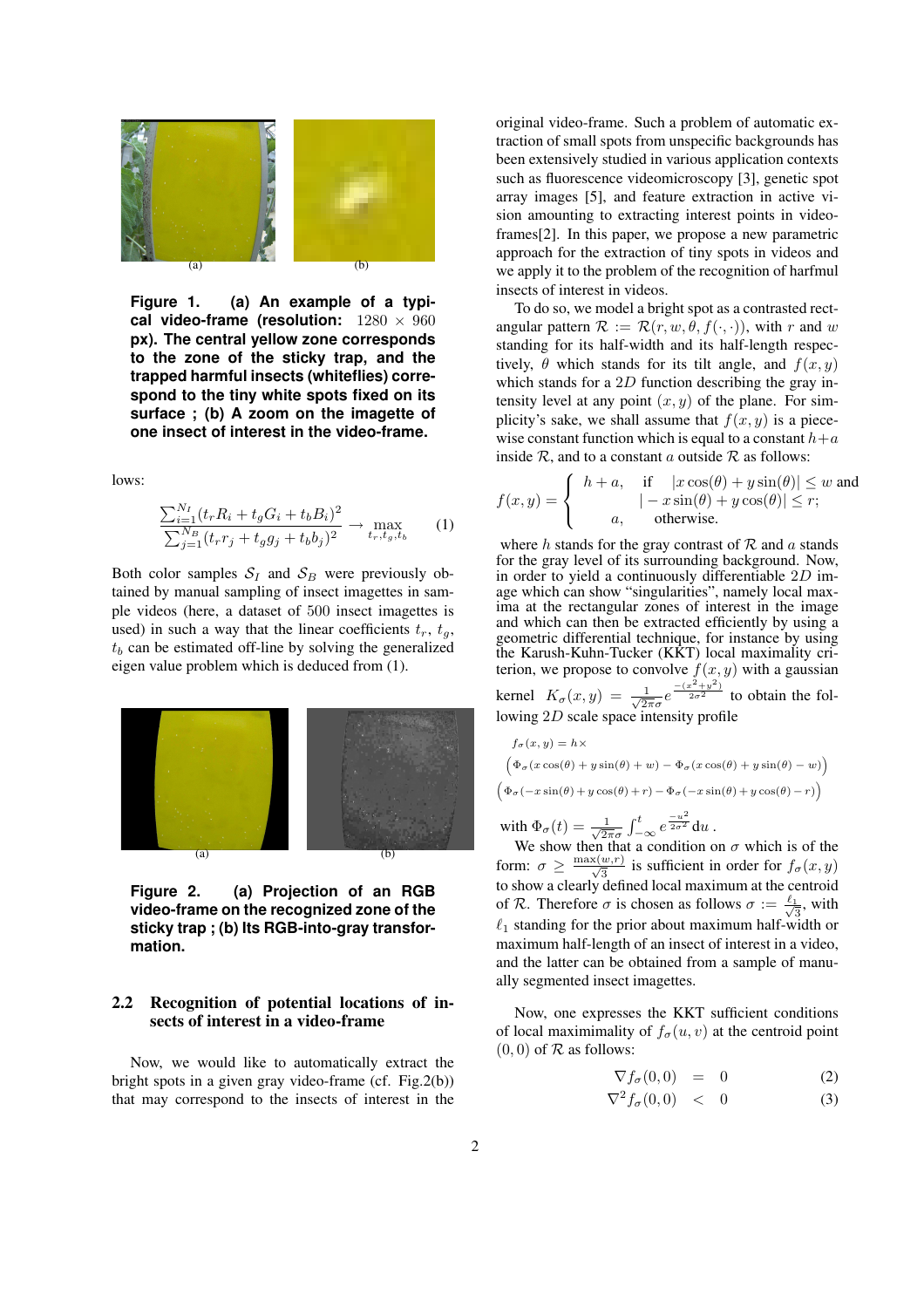

**Figure 3. Sample values of**  $\min(s_1(\sigma, w, r, h), s_2(\sigma, w, r, h))$  **computed for** 500 **insects imagettes and arranged in an ascending order.**

with  $\nabla$  and  $\nabla^2$  standing respectively for the gradient and the Hessian operators with respect to  $x$  and  $y$ . For detection purposes, we shall focus more on the second KKT condition of local maximality (3) of  $f_{\sigma}(u, v)$ at the centroid of some rectangular pattern which can also be seen as a measure of its saliency. Such a criterion amounts then to saying that both eigen values of  $\nabla^2 f_{\sigma}(0,0)$  are negative. However, because of the presence of noise in the image, such a criterion should be replaced with a robust one consisting in saying that both eigen values of  $\nabla^2 f_{\sigma}(0,0)$  should lie below a certain negative threshold ' $-s<sub>*</sub>$ ', which in plain language means that only salient enough rectangular patterns which may correspond to insects of interest in some video-frame should be considered. Note, in particular, the invariance of such criterion w.r.t. to  $\theta$ . As a consequence, knowledge of the tilt angle  $\theta$  of a rectangular pattern is not necessary. In practise,  $s_*$  may be estimated off-line from manually segmented sample imagettes of the insect of interest (cf. Fig.1(b)) as we shall explain it hereafter. First of all, one shows easily that the respective eigen values of  $\nabla^2 f_\sigma(0,0)$  are given by:

$$
s_1(\sigma, w, r, h) := \frac{-2hw}{\sqrt{2\pi}\sigma^3} e^{-\frac{w^2}{2\sigma^2}} (2\Phi_{\sigma}(r) - 1)
$$
  

$$
s_2(\sigma, w, r, h) := \frac{-2hr}{\sqrt{2\pi}\sigma^3} e^{-\frac{r^2}{2\sigma^2}} (2\Phi_{\sigma}(w) - 1)
$$

Therefore, given a sample of  $N$  manually segmented imagettes (insect pixels *versus* background pixels), one can easily estimate the parameters  $r$ ,  $w$  and  $h$  (we estimate  $h$  as the difference between the mean gray intensity over insect pixels and the mean gray intensity over background pixels in an imagette) to obtain, using the latter formulae, a set of candidate values for  $s_*$  as follows  $S_* = \{s_*^i, i = 1, \cdots, N\}$ , with  $s_*^i =$  $\min(s_1^i(\sigma, w, r, h), s_2^i(\sigma, w, r, h)).$  Hence, one might choose  $s_*$  as the minimum value of  $S_*$  (cf. Fig.3).

Thus, the algorithm for the extraction of potential insect locations in a given video frame that we propose



**Figure 4. (a) A video-frame ; (b) Extraction of the insect locations in it.**

consists in two main steps. Firstly, extract the centroid locations by using the fact that for some pixel  $(x, y)$ , the eigen values of matrix  $\nabla^2 f_{\sigma}(x, y)$  lie below −s∗. Secondly, such locations are grouped by means of the connected components algorithm and a quick local conquer-and-merge segmentation strategy in the RGB frame allows to complete the detections (cf. Fig.4(c)).

#### 3 An on-line video-processing solution

#### 3.1 The basic online video-processing idea

In order to achieve an on-line video-surveillance solution, we exploit the fact that the objects of interest in a video (harmful insects) may appear in it only in a sparse way during day time. Thus, initially a video-frame is divided into a number of  $k \times k$  slightly overlapping virtual image patches (e.g.  $k = 10$ ) that can be processed very quickly by the insect detector described above. Then, a quick background subtraction algorithm in the spirit of the Mixture-of-Gaussians algorithm (MoG) [7] which runs permanently with respect to each video allows to detect any significant intensity changes in it. When a change is detected at some pixel, the pixel undergoes a second test referred as the insect presence detection test which will try to classify it as 'likely' or 'unlikely' to be an insect of interest pixel. This is achieved by learning off-line the space of color intensities of insects of interest by means of a Principal Components Analysis (PCA). The frame patch with maximum number of pixels that passed the insect presence detection test is then submitted to the insect detector described in section 2 in order to realize independently a precise detection of any recently trapped insect of interest, provided that this number exceeds some user-defined threshold. A detection is validated if and only if it intersects with a minimal number of pixels that passed the presence detection test. Since a recently trapped insect may manage to displace slowly from its initial location in the sticky trap (due to its continuous efforts to escape from it), so